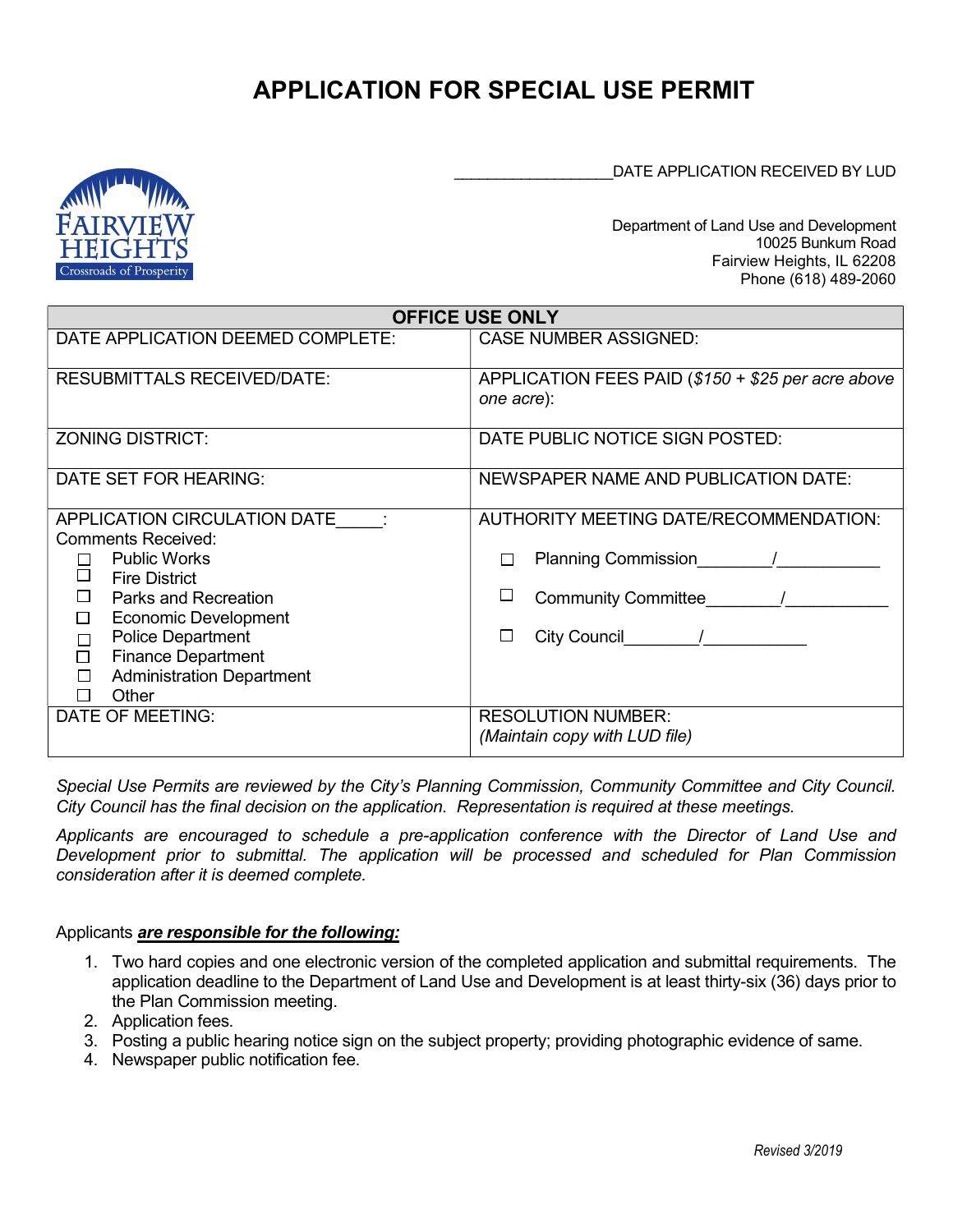## PROJECT INFORMATION FOR SPECIAL USE PERMIT

| Project Name:                   |  |
|---------------------------------|--|
| Project Address:                |  |
| Parcel ID:                      |  |
| <b>Current Use of Property:</b> |  |
| Project Size/Acreage:           |  |
| Number of Lots:                 |  |
| Density:                        |  |

## CONTACT INFORMATION FOR SPECIAL USE PERMIT

| Property Owner(s):<br><b>Mailing Address:</b> |  |  |  |
|-----------------------------------------------|--|--|--|
| Phone:                                        |  |  |  |
| E-Mail:                                       |  |  |  |
| Applicant/agent:                              |  |  |  |
| Relationship to owner:                        |  |  |  |
| <b>Mailing Address:</b>                       |  |  |  |
| Phone:                                        |  |  |  |
| E-Mail:                                       |  |  |  |

## AUTHORIZATION

I hereby certify that the above information and accompanying documents are true and accurate to the best of my knowledge and are consistent with the ordinances relating to this application. I also understand that as the applicant, it is my responsibility to obtain all additional approvals, permits or licenses required by any applicable regulatory agency for this project.

I consent that the entry upon the premises described in this application by an authorized official of Fairview Heights, Illinois for the purpose of inspecting or of posting, maintaining, and removing such notices as may be required by law.

THIS APPLICATION WILL NOT BE ACCEPTED WITHOUT SIGNATURE OF THE OWNER OF RECORD OR AUTHORIZED APPLICANT/AGENT.

| Signature of Owner:     | Date: |
|-------------------------|-------|
| <b>Printed Name:</b>    |       |
|                         |       |
| Signature of Applicant: | Date: |
| <b>Printed Name:</b>    |       |